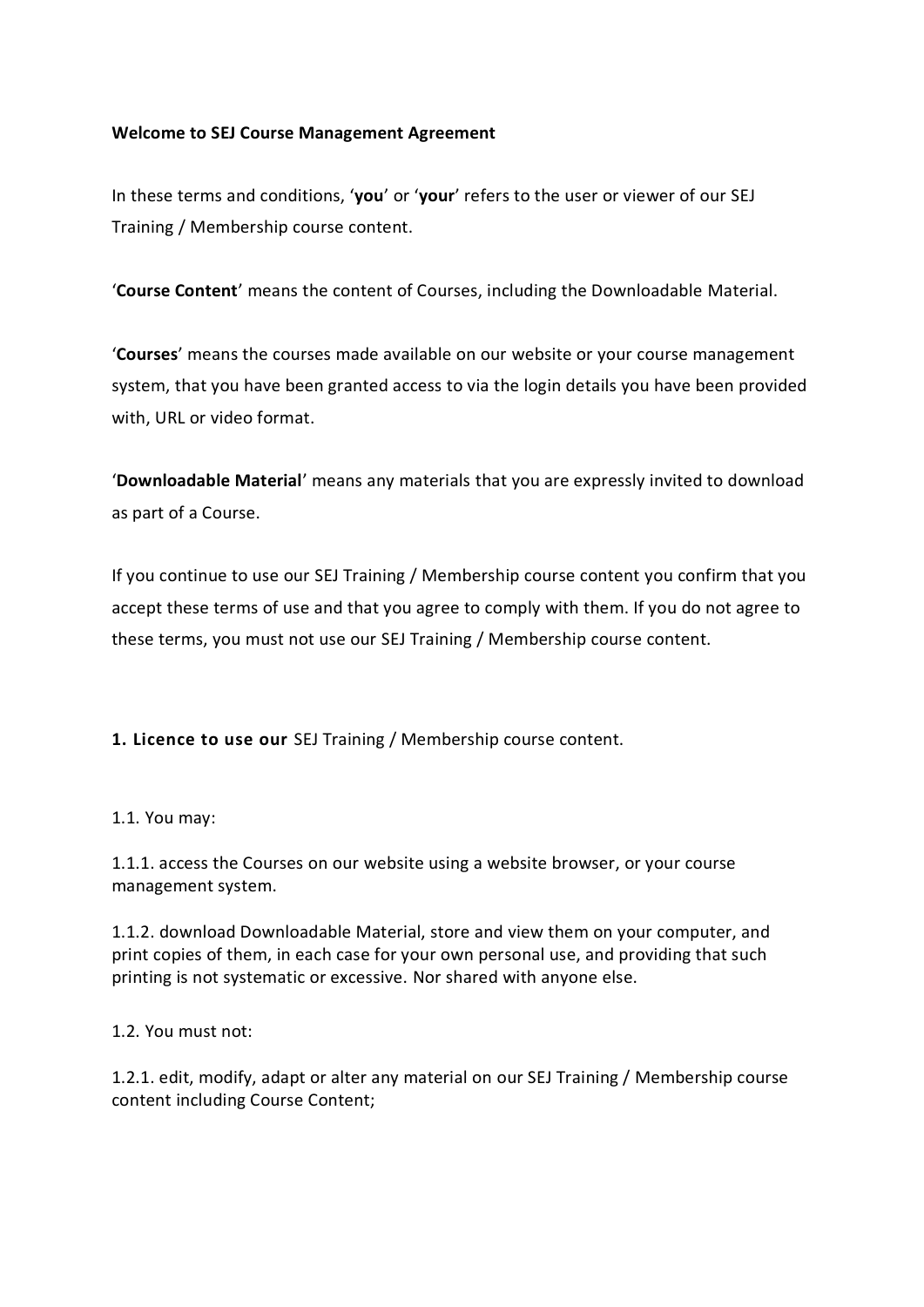1.2.2. reverse engineer, decompile or disassemble any material on our SEJ Training / Membership course content including Course Content;

1.2.3. publish, republish, sell, license, sub-license, rent, transfer, broadcast, distribute or redistribute any material on our SEJ Training / Membership course content, including Course Content;

1.2.4. show any material from our SEJ Training / Membership course content, including Course Content, in public;

1.2.5. use any material or any part of any material on our SEJ Training / Membership course content, including Course Content, in any way that is unlawful or in breach of any person's legal rights under any applicable law, or in any way that is offensive, indecent, discriminatory or otherwise objectionable;

1.2.6. use any material on our SEJ Training / Membership course content, including Course Content, to compete with the SEJ and associated works.

1.2.7. use any material or any part of any material on our SEJ Training / Membership course content, including Course Content, for a commercial purpose.

1.3. You must retain, and must not delete, obscure or remove, any and all copyright notices and other proprietary notices in the Course Content, including the Downloadable Material.

1.4. You acknowledge that the Downloadable Material may be protected by digital rights management technology and that we may use that technology to enforce the provisions of these terms.

1.5. You may not authorise any third party to access or use our SEJ Training / Membership course content without our prior agreement.

1.6. Except as expressly permitted by Section 1.1 or the other provisions of these terms, you must not download any material from our SEJ Training / Membership course content or save any such material to your personal/business/settings computer.

1.7. You may only use our SEJ Training / Membership course content for your own persona / professional l learning and development purposes; you must not use our SEJ Training / Membership course content for any other purposes.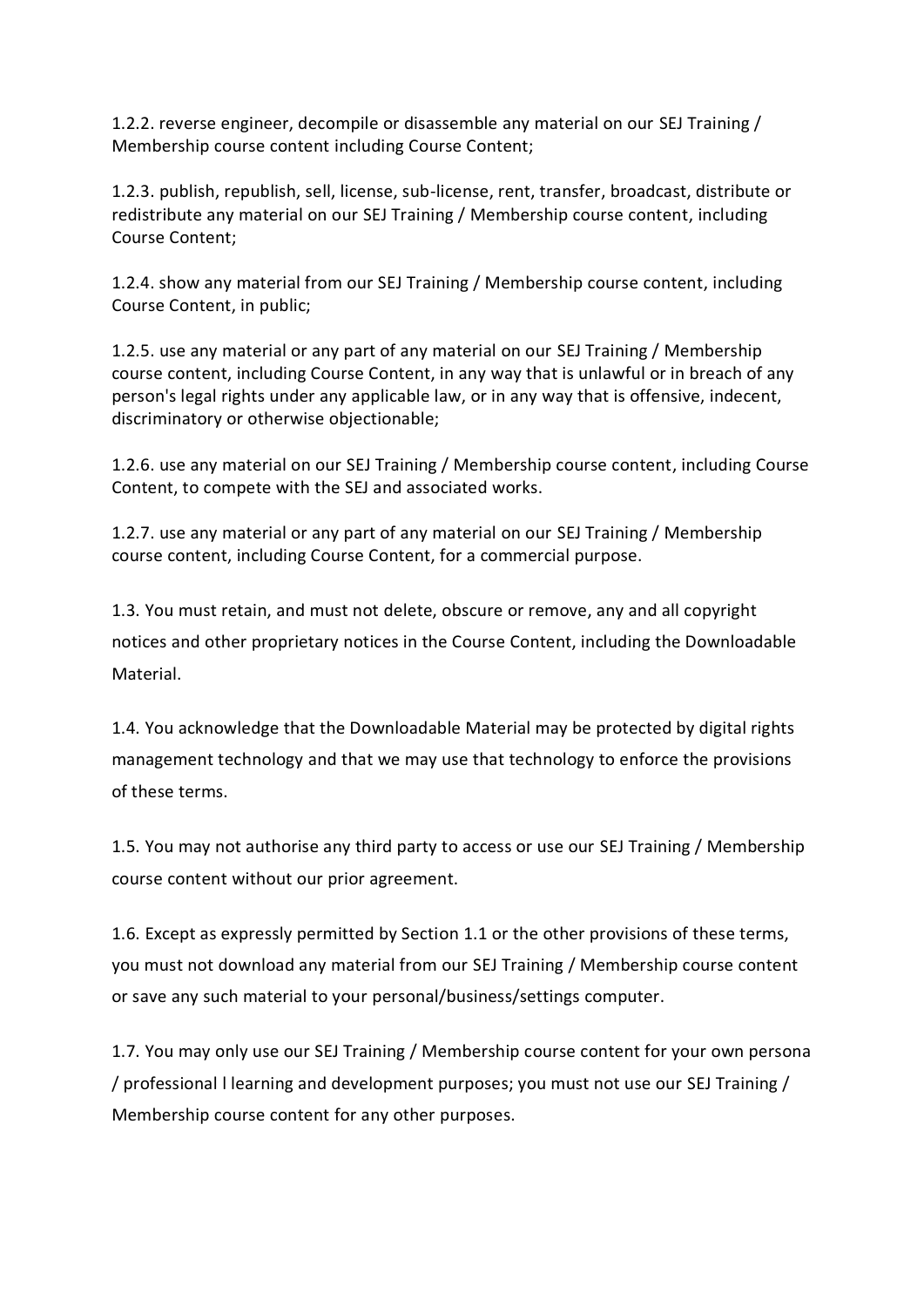1.8 You may have access to SEJ Training / Membership course content for as long as the agreement permits. At the end of the agreed time you MUST delete all content from all systems of the SEJ Training / Membership.

**2. Misuse of our** SEJ Training / Membership course content.

2.1. You must not use our SEJ Training / Membership course content in any way or take any action that causes, or may cause, damage to our SEJ Training / Membership course content or impairment of the performance, availability, accessibility, integrity or security of our SEJ Training / Membership course content or in any way that is unlawful, illegal, fraudulent or harmful, or in connection with any unlawful, illegal, fraudulent or harmful purpose or activity, or do anything that interferes with the normal use of our SEJ Training / Membership course content.

2.2. You may not create a link to our SEJ Training / Membership course content from another website or document without the SEJ's prior written consent.

2.3. Unauthorised use of our SEJ Training / Membership course content may give rise to a claim for damages and/or be a criminal offence.

## **3. User login details**

3.1. You must keep your user login details and password confidential and notify us in writing immediately if you become aware of any disclosure of your password.

3.2. You are responsible for any activity on our SEJ Training / Membership course content arising out of any failure to keep your password confidential and may be held liable for any losses arising out of such a failure.

3.3. We have the right to disable any user login details or password, whether chosen by you or allocated by us, at any time, if in our reasonable opinion you have failed to comply with any of the provisions of these terms of use.

**4. Availability of our** SEJ Training / Membership course content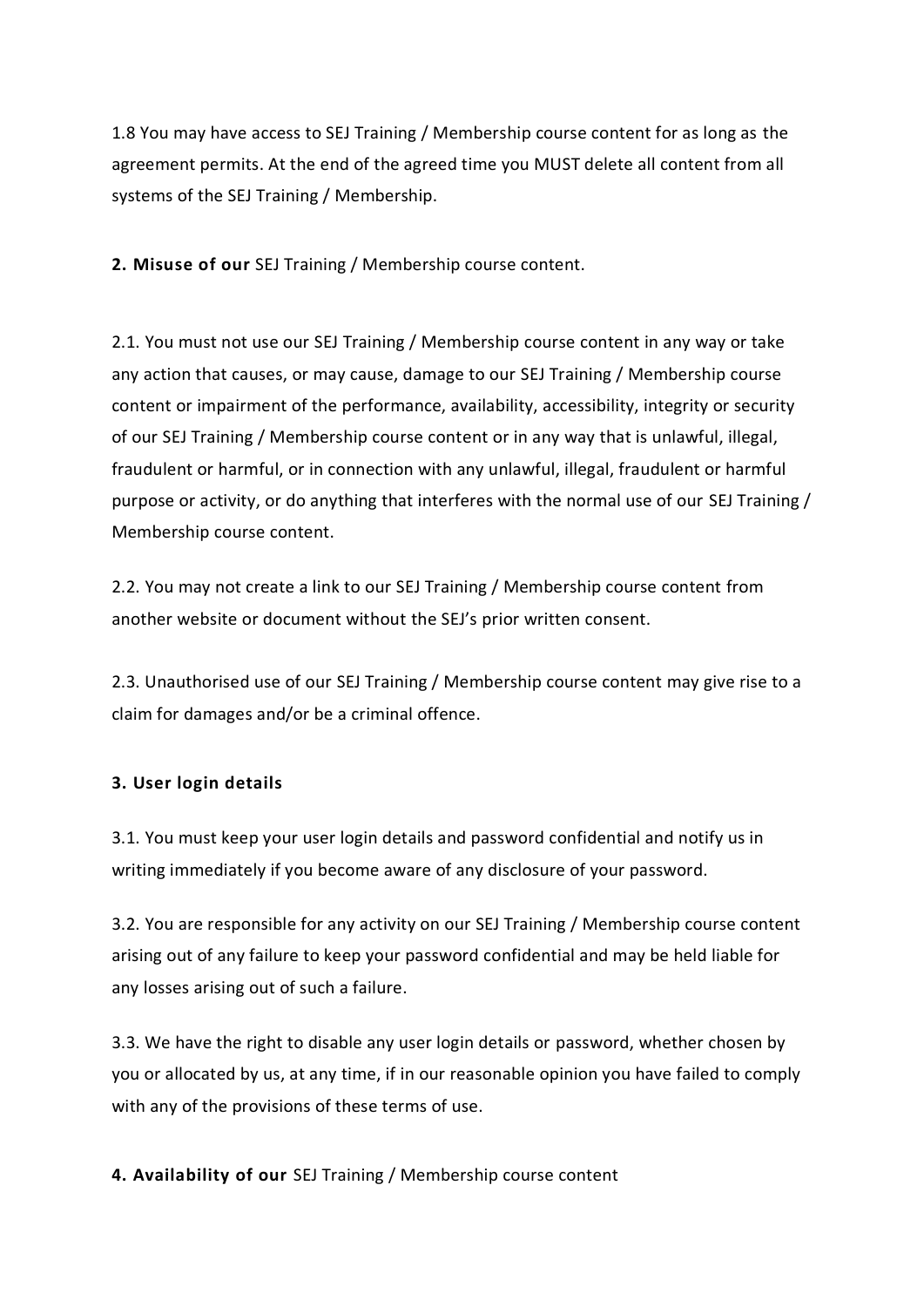4.1. We reserve the right to suspend or restrict access to our SEJ Training / Membership course content, to areas of our SEJ Training / Membership course content and/or to functionality upon our SEJ Training / Membership course content. We may, for example, suspend access to our SEJ Training / Membership course content during server maintenance or when we update our SEJ Training / Membership course content. You must not circumvent or bypass, or attempt to circumvent or bypass, any access restriction measures on our SEJ Training / Membership course content. We will try to give you reasonable notice of any suspension or restriction.

#### **5. Disclaimers**

5.1. Although every effort has been made to ensure the accuracy of Course Content at the time of publication, we make no warranties, representations or guarantees of any kind that the Course Content is accurate, complete, up to date or fit for any particular purpose.

5.2. The Course Content is not intended to amount to advice on which you should rely, and you should take professional or specialist advice before taking, or refraining from, any action on the basis of Course Content. See Medical Disclamier.

5.3. Our SEJ Training / Membership course content may include links to other websites or details of external sources of further information or assistance provided by third parties. These links are provided for your convenience to provide further information. They do not signify that we endorse, recommend or approve the websites, information or third parties. We have no control over, and accept no responsibility for, the contents of the linked websites or resources

5.4. You acknowledge that Course Content may contain inaccuracies or errors and we expressly exclude liability for any such inaccuracies or errors to the fullest extent permitted by law.

5.5. Your use of the Courses, Course Content and any other information or materials on our SEJ Training / Membership course content is entirely at your own risk. It shall be your own responsibility to ensure that any Courses, Content or other information available through our SEJ Training / Membership course content meet your specific requirements.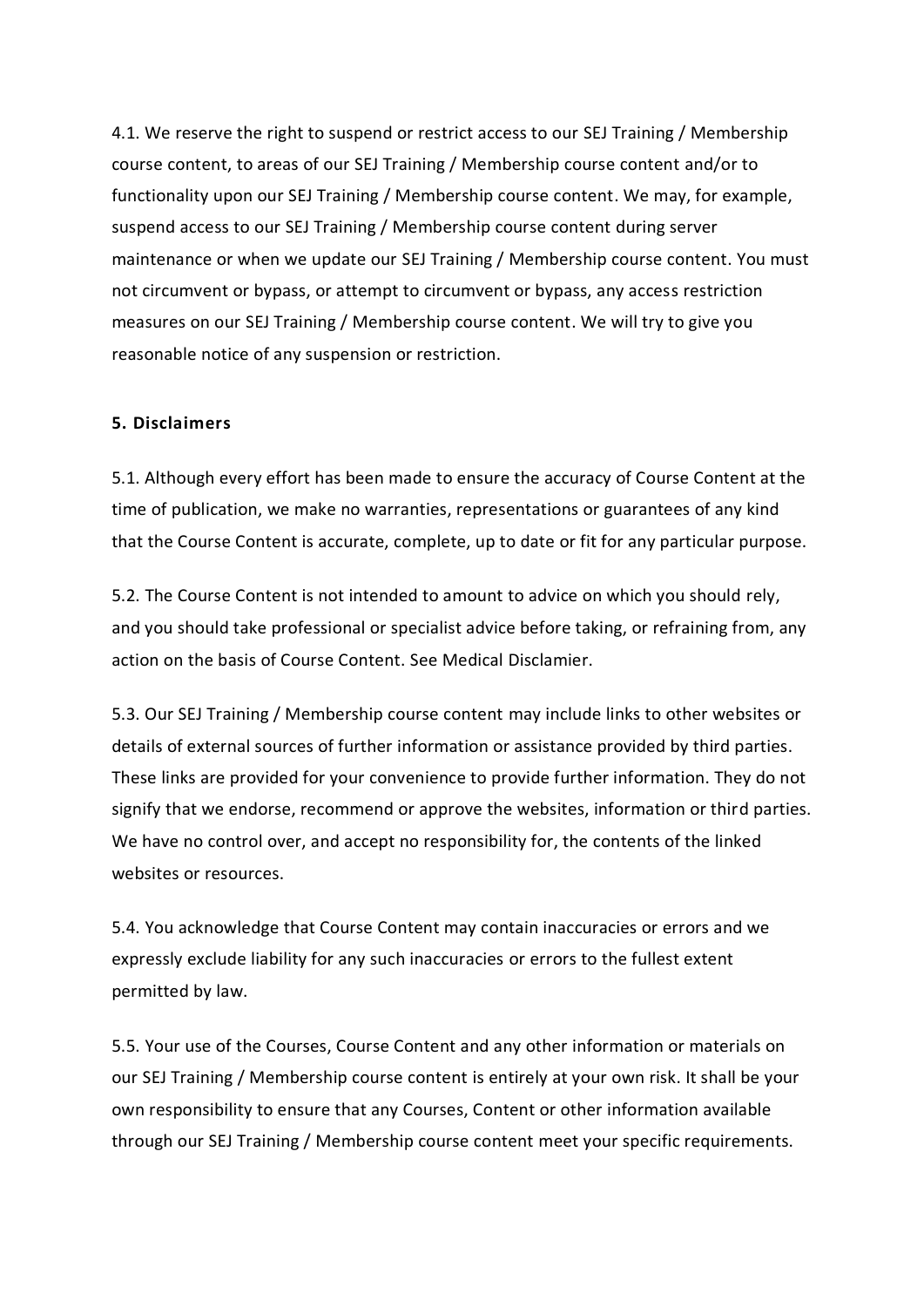# **6. Intellectual property**

6.1. Our SEJ Training / Membership course content is Copyright (c) 2022 The SEJ.

6.2. Subject to Section 6.5, all copyright and other intellectual property rights in the materials contained on our SEJ Training / Membership course content and within the Courses, including but not limited to content, graphics, code, text, design, layout, look and appearance ('Materials'), are owned and controlled by us or our licensors.

6.3. All copyright and other intellectual property rights in our SEJ Training / Membership course content and the Courses available on our SEJ Training / Membership course content are reserved, except where otherwise indicated.

6.4. The Materials in whole or in part may not be modified, reproduced, republished, uploaded, posted, transmitted, displayed, distributed or exploited by you in any way. Such use is strictly prohibited and will constitute an infringement of the copyright and other intellectual property rights of the SEJ, SEJ Training / Membership course content.

## **7. Limited warranties**

7.1.. That our SEJ Training / Membership course content, Courses or any service on our LMS will remain available.

7.2. We reserve the right to discontinue or alter any or all of the Courses or other services on our SEJ Training / Membership course content, and to stop publishing our SEJ Training / Membership course content, at any time in our sole discretion without notice or explanation.

7.3. To the maximum extent permitted by applicable law and subject to Section 8.1, we exclude all representations and warranties relating to the subject matter of these terms, our SEJ Training / Membership course content and the use of our SEJ Training / Membership course content.

## **8. Limitations and exclusions of liability**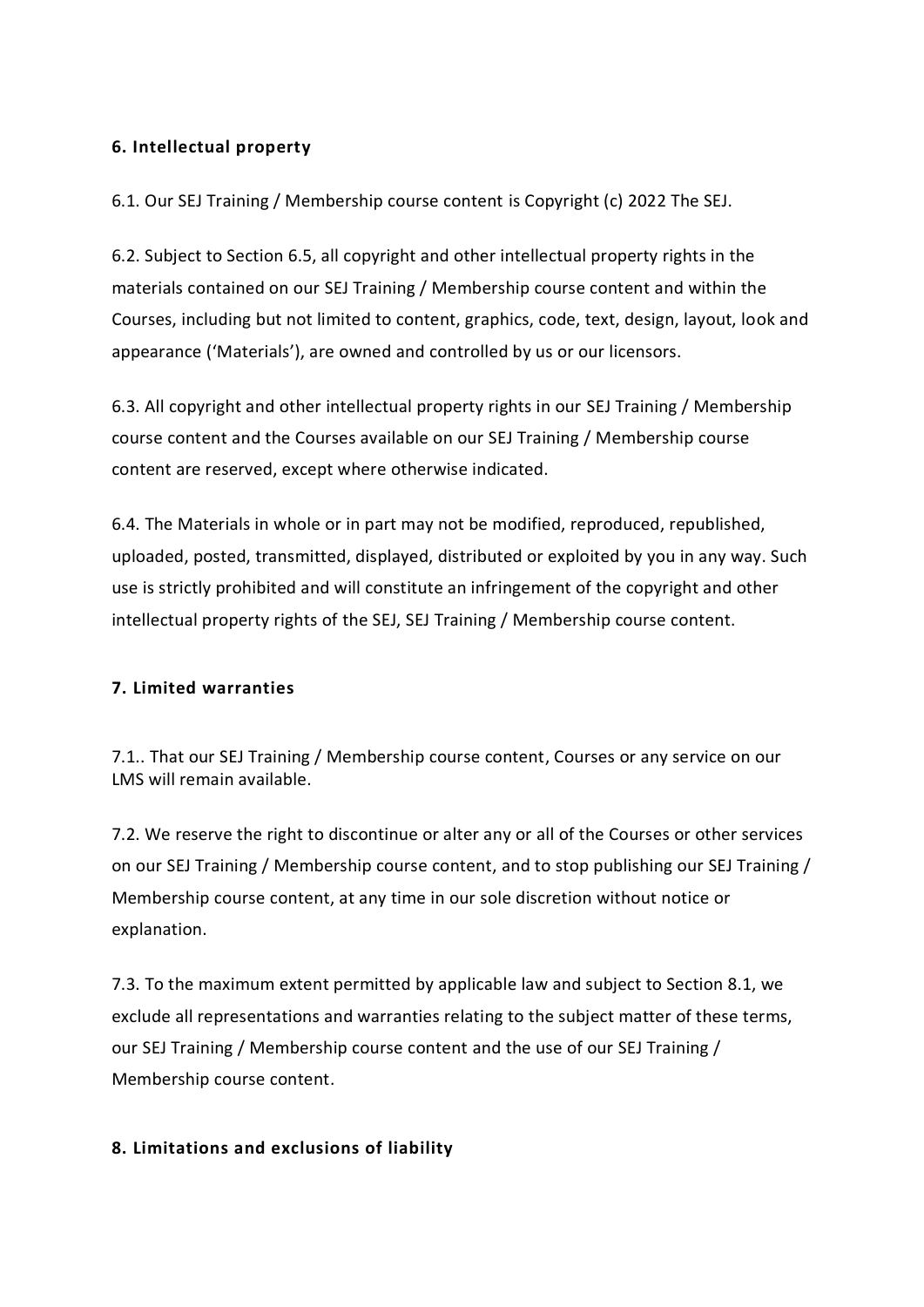8.1. Nothing in these terms and conditions will limit or exclude any liability for death or personal injury resulting from negligence or for fraud or fraudulent misrepresentation, limit any liabilities in any way that is not permitted under applicable law or exclude any liabilities that may not be excluded under applicable law.

8.2. The limitations and exclusions of liability set out in this Section 8 are subject to Section 8.1 and govern all liabilities arising under these terms and conditions or relating to the subject matter of these terms and conditions, including liabilities arising in contract, in tort (including negligence) and for breach of statutory duty, except to the extent expressly provided otherwise in these terms and conditions.

8.3. We will not be liable to you in respect of any losses arising out of any event or events beyond our reasonable control.

8.4. We will not be liable to you in respect any business losses, including (without limitation) loss of or damage to profits, income, revenue, use, production, anticipated savings, business, contracts, commercial opportunities or goodwill.

8.5. We will not be liable to you in respect of any loss or corruption of any data, database or software.

8.6. We will not be liable to you in respect of any special, indirect or consequential loss or damage.

8.7. Our aggregate liability to you shall not exceed an amount equal to the price paid for the Courses.

8.8 We are not liable for any viewer/user decisions in terms of health and wellbeing, See Medical Disclaimer.

### **9. Processing of personal data collected via our LMS**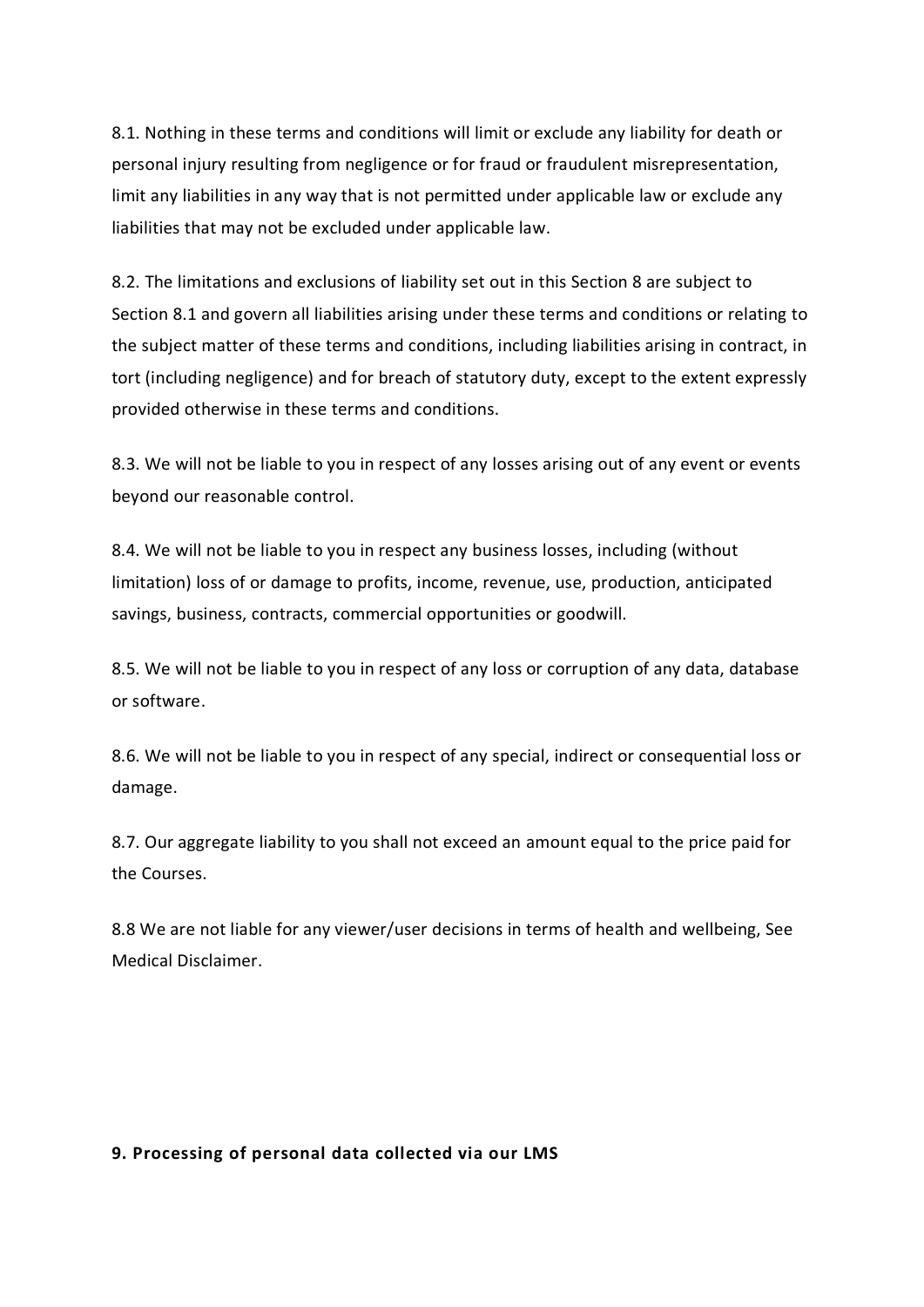9.1. If you are accessing our SEJ Training / Membership course content as an individual consumer user, we are the data controller for the personal data collected via our SEJ Training / Membership course content and in relation to your use of our SEJ Training / Membership course content. Please see our Privacy Policy for information about our processing of this personal data. If you wish to exercise any of your rights under data protection law in relation to this personal data, please contact us using any of the contact details or methods published on our website.

9.2. If you are accessing our SEJ Training / Membership course content as an employee / student / parents/carers / other of one of our clients, your employer / educational setting is the data controller for the personal data collected via our SEJ Training / Membership course content and in relation to your use of our SEJ Training / Membership course content, and we are acting as a data processor for your employer under a contract for the provision of our SEJ Training / Membership course content services. Please see our Privacy Policy for information about our processing of this personal data. However, please note that as your employer / educational setting is the data controller, you will need to contact your employer / educational setting if you wish to exercise any of your rights under data protection law in relation to this personal data.

### **10. Governing law and jurisdiction**

10.1. These terms shall be governed by and construed in accordance with English law.

10.2. If you are accessing our SEJ Training / Membership course content as a consumer, any disputes relating to these terms shall be subject to the exclusive jurisdiction of the courts of England, except that if you are a resident of Northern Ireland you may also bring proceedings in Northern Ireland, and if you are resident of Scotland, you may also bring proceedings in Scotland.

10.3. If you are accessing our SEJ Training / Membership course content as a business or educational setting, any disputes relating to these terms shall be subject to the exclusive jurisdiction of the courts of England.

#### **11. Changes to these terms**